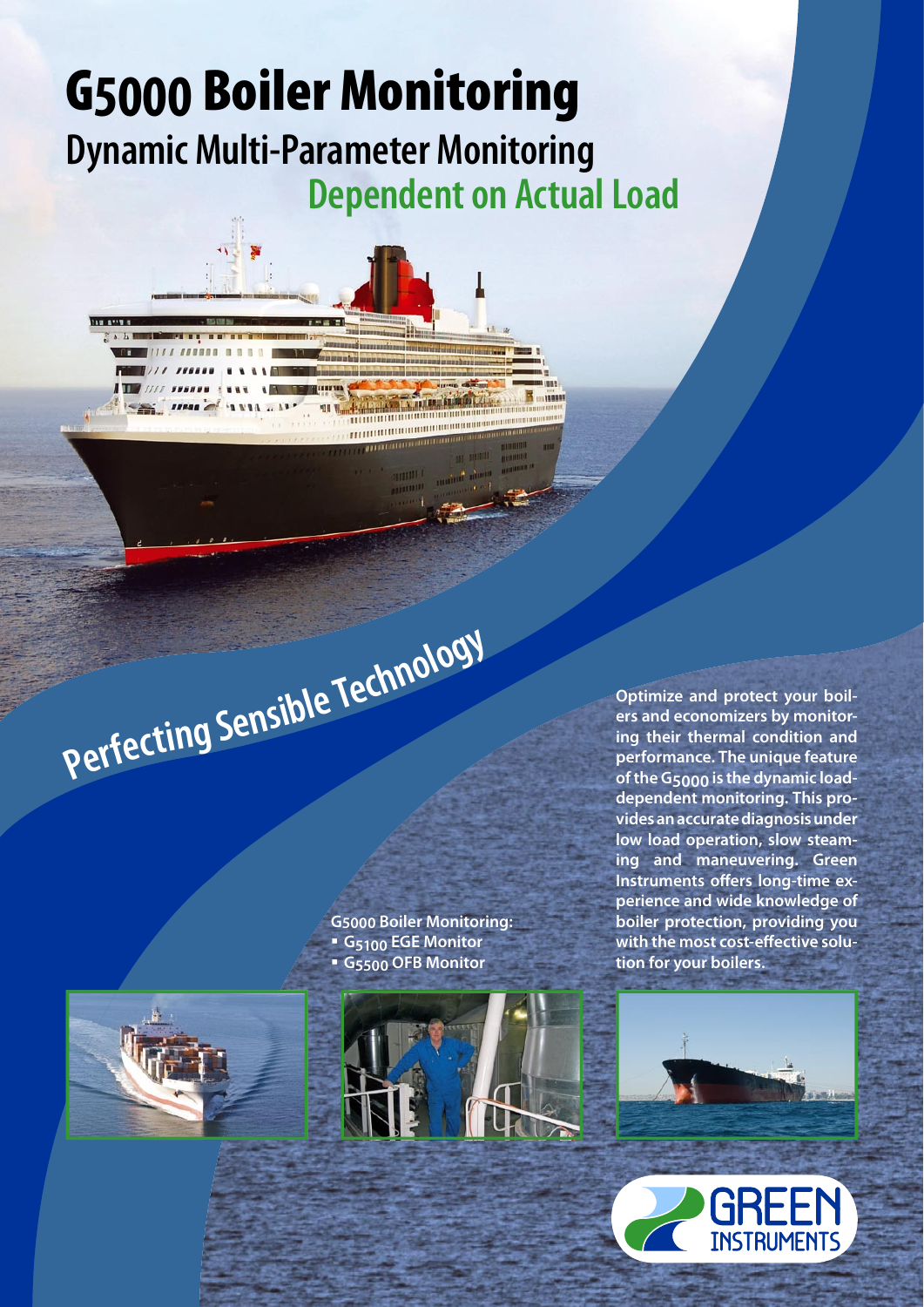# **G5100 Exhaust Gas Economizer Monitor**



#### **How to Avoid Soot Fire Accidents**

Soot fire accidents in exhaust gas economizers after diesel engines are an increasing problem. Soot burning can develop into very high temperature fires and eventually result in serious damage in the form of boiler meltdown.

Many boilers have temperature sensors or even a static pressure drop alarm. However, a static control system cannot detect problems while operating under low and medium engine load conditions.

So how do you avoid soot fire accidents? The answer is simple: "Keep the economizer/clean and ensure water circulation at all times".

#### **Dynamic Load Depending Monitoring**

Green Instruments' G5100 Exhaust Gas Economizer Monitor offers a unique solution that will provide you with dynamic monitoring of different parameters in relation to engine load including pressure drop, inlet and outlet temperature. Monitoring the water circulation flow is optional.

Monitoring these parameters along with actual engine load will indicate soot contamination and the best time for cleaning, thus helping to maintain high efficiency of the economizer and avoid economizer breakdown.



**Diagram of the G5100 EGE Monitor**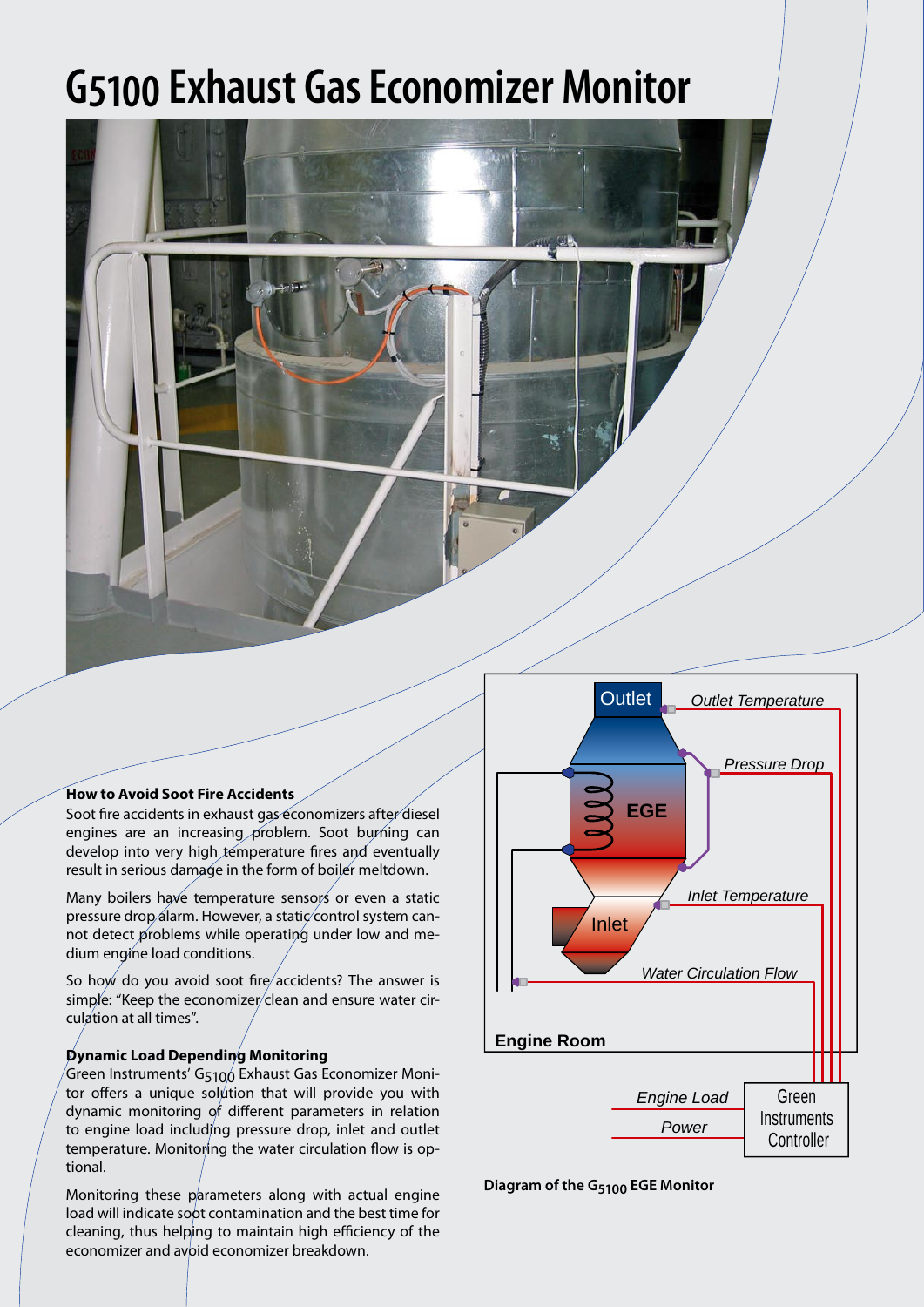# **G5500 Oil-Fired Boiler Monitor**





#### **Diagram of the G5500 OFB Monitor**

### **How to Avoid Boiler Breakdown**

In oil fired boilers, thermal stress on the boiler tubes is a critical problem. The problem usually arises due to scale build-up or oil contamination on the water side of the tubes and soot contamination on the gas side, which will reduce the heat transfer efficiency.

In some extreme situation, it can lead to high cost damages since insufficient water, problem in water circulation, contamination and asymmetrical heat distribution may cause the boiler to break down.

#### **Dynamic Boiler Monitoring**

The  $G_{5500}$  OFBM offers a dynamic monitoring of flue gas temperature, pressure drop across the boiler and boiler pressure in relation to the boiler load. The monitor gives alarms to a certain level of soot contamination, scale buildup or contamination. With this, your crew can maintain boiler efficiency with appropriate cleaning, optimize boiler performance and avoid critical problems.

In connection with fuel saving, please note that the system can be extended with our G<sub>3600</sub> Stack Gas Oxygen Analyzer for optimum fuel/air combustion trim.